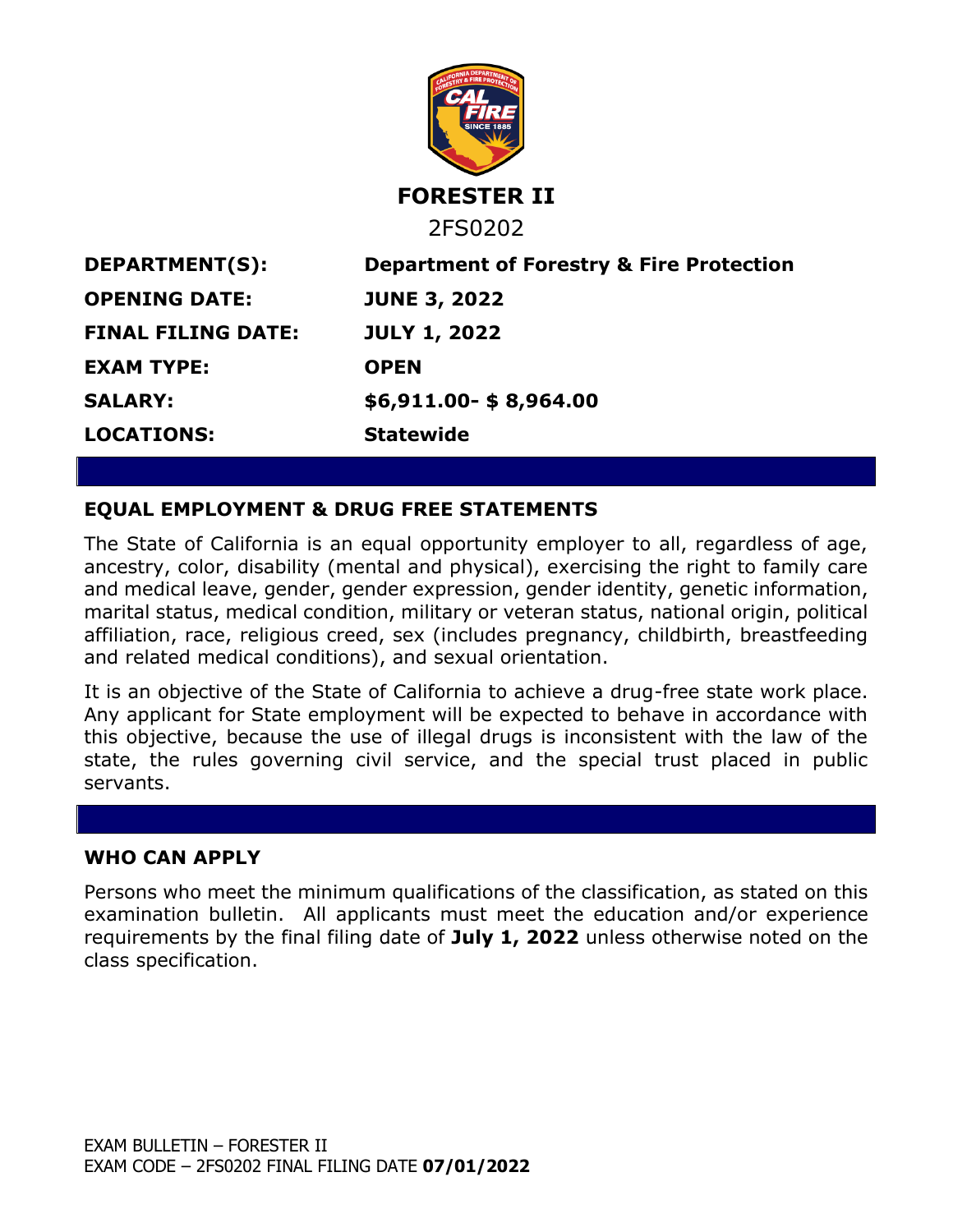# **SPECIAL TESTING ARRANGEMENTS**

If you have a disability and need special testing arrangements, mark the appropriate box on the application. You **MUST** submit the [Accommodation Request Form \(STD.](https://jobs.ca.gov/pdf/STD679.pdf)  [679\)](https://jobs.ca.gov/pdf/STD679.pdf) with your application. This can also be found on the California Department of Human Resources website.

# **HOW TO APPLY**

To apply for this examination, please complete and return the following:

- [Examination/Employment Application \(STD.678\).](https://jobs.ca.gov/pdf/std678.pdf) This can also be found on the California Department of Human Resources' website. *You may submit your application by mail or in person.*
- A copy of your valid license as a Registered Professional Forester issued by the California State Board of Forestry and Fire Protection
- A **Training and Experience Narrative** which is a written document responding to the questions in the **EXAMINATION INFORMATION** which will demonstrate how your background meets the knowledge, skills, and abilities cited in this examination bulletin.

## **SUBMIT BY MAIL OR IN PERSON:**

Department of Forestry and Fire Protection 710 Riverpoint Court West Sacramento, CA 95605 Examination Unit – (Attn: Matt McKillop)

# **DO NOT SUBMIT APPLICATIONS VIA E-mail**

Applications postmarked or personally delivered after the final filing date of July 1, 2022 will not be accepted for any reason.

All applications/resumes must include "from" and "to" employment dates (month/day/year), time base, and applicable civil service class titles. Applications/resumes received without this information will be rejected.

## **PLEASE NOTE:**

*Dates printed on Mobile Bar Codes, such as the Quick Response (QR) Codes available at the USPS, are not considered Postmark dates for the purpose of determining timely filing of an application.*

*If using the United States Postal Service (USPS) for delivery, there is no guarantee that your application will be postmarked and arrive by the final filing date. If your application does not have a postmark and arrives after*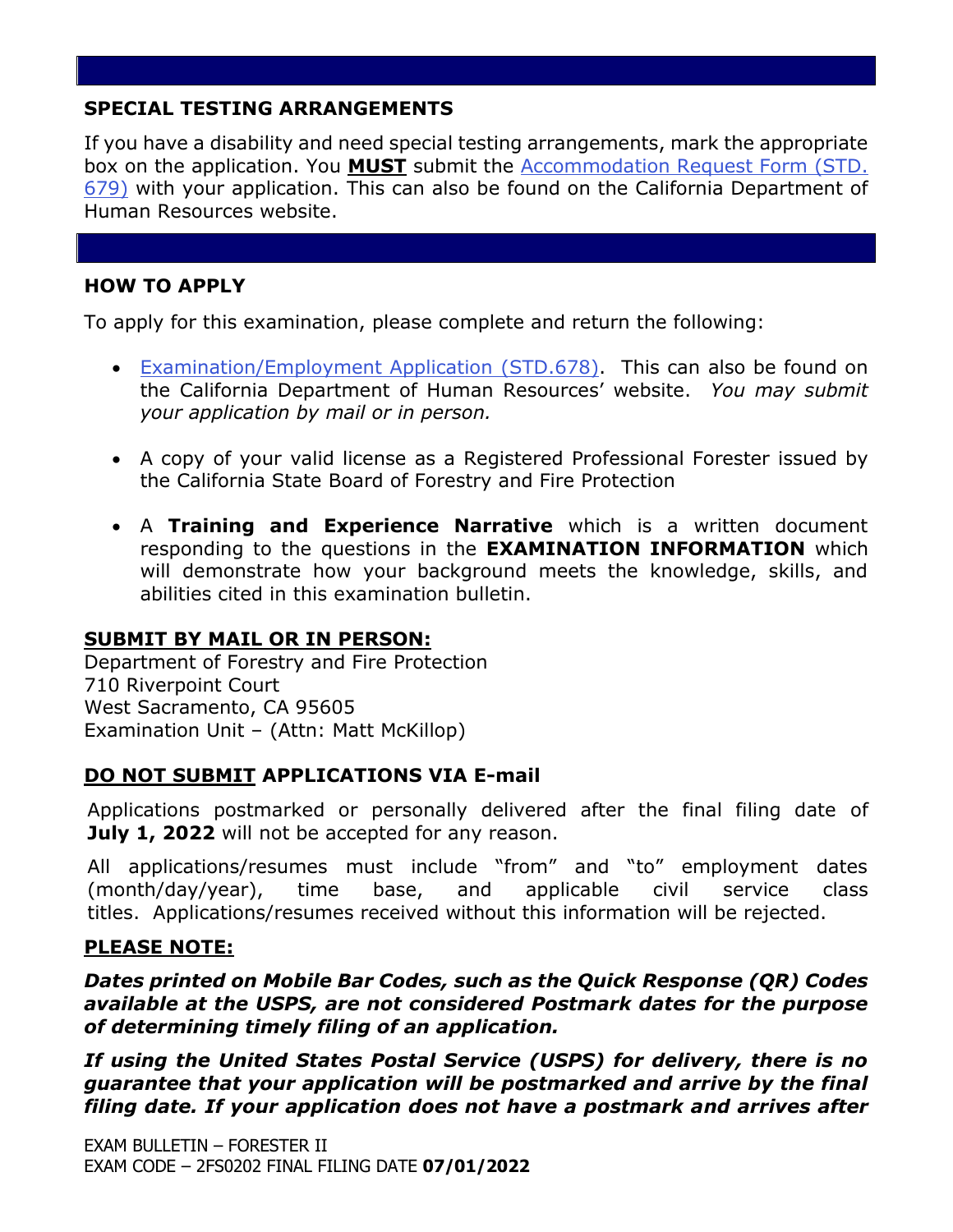*the final filing date, your application will not be accepted into the examination. Therefore, to ensure timely delivery of your application, it is recommended that you use either parcel service, or certified mail.* 

*Using one of these options will provide proof the application was sent prior to the final filing date.*

### **EXAMINATION INFORMATION**

To obtain a position on the eligible list, applicants must receive a minimum rating of 70% on the examination. *This exam will consist of the following*:

## **TRAINING AND EXPERIENCE NARRATIVE - WEIGHTED AT 100%**

### **A TRAINING AND EXPERIENCE NARRATIVE DOCUMENT WHICH RESPONDS TO THE FOLLOWING FOUR QUESTIONS:**

- 1. You have been approached by multiple landowners to develop a Vegetation Management Program (VMP) on their properties. Due to workload, you can only choose one project. Utilizing four or more sub-goals of the CAL FIRE VMP, explain how they would apply in your considerations for which project to implement.
- 2. You are working in Southern California and you have confirmation of a Goldspotted Oak Borer in your unit. Briefly describe this pest and explain at least four steps you would take to develop an Integrated Pest Management (IPM) Program.
- 3. A Forestry Assistant II that you supervise is making decisions that are not in line with Department policy, which is creating misinformation to the public. Please describe four or more steps you would take in addressing these issues.
- 4. An operator installed a crossing on a flowing watercourse that was not approved in the Timber Harvest Plan (THP). This resulted in sediment delivery to the watercourse and removal of vegetation. Identify and explain at least four environmental factors you would consider in developing mitigation measures.

## **When preparing your Training and Experience Narrative; follow the instructions below:**

- Please use Arial font, size no smaller than 10.
- Limit your responses to no more than a total of four pages. **(Only the first four pages will be scored)**
- Your document MUST be typewritten **(NO handwritten narratives)**
- Please clearly label the number that corresponds to the question to which you are responding.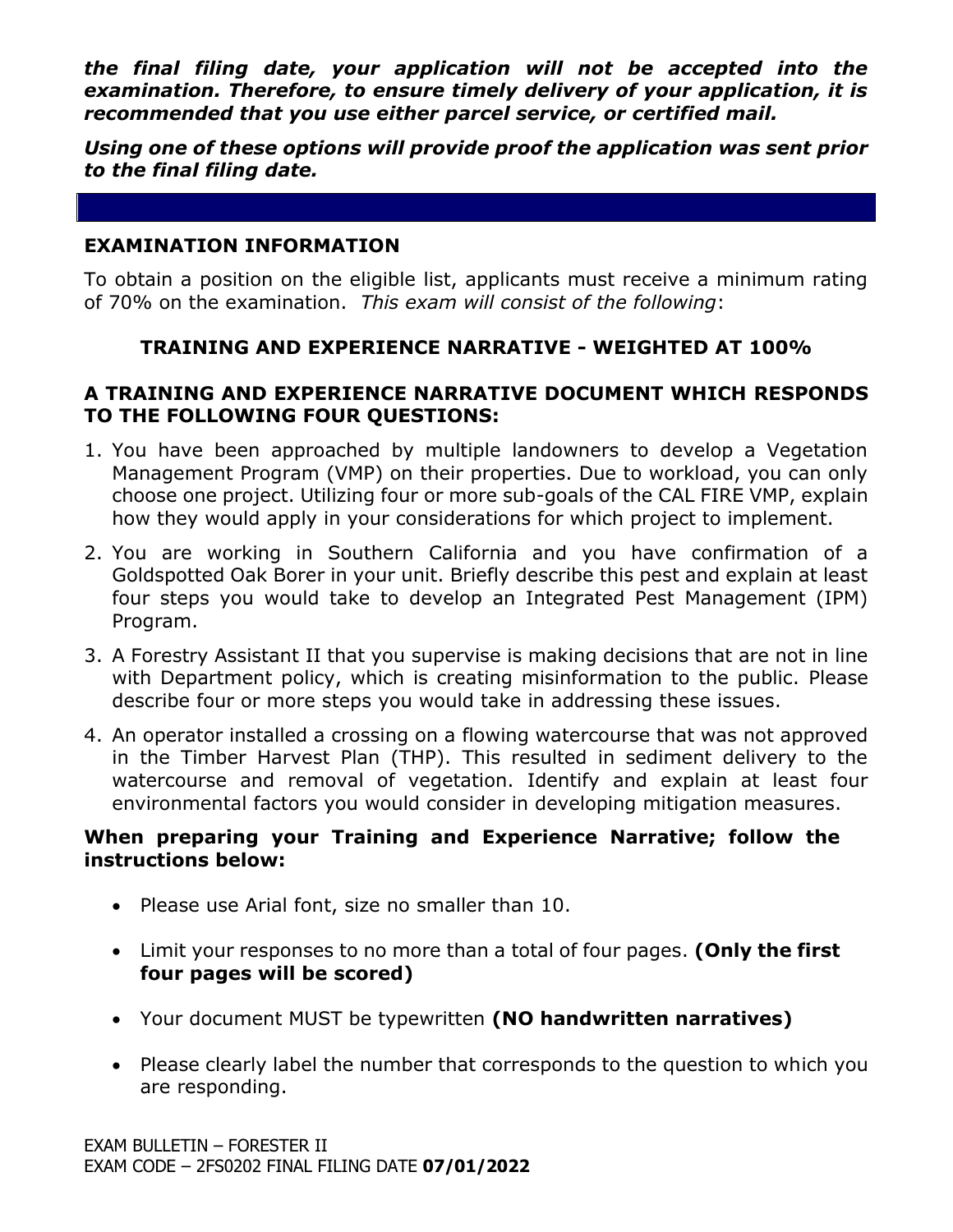• You may include multiple responses on a single page.

In this type of exam, the TRAINING AND EXPERIENCE NARRATIVE DOCUMENT is the examination. It is imperative you refer to the knowledge, skills, and abilities when responding to the questions above.

# **APPLICATIONS RECEIVED WITHOUT A NARRATIVE MAY RECEIVE A DISQUALIFYING SCORE**.

**PLEASE NOTE:** All exam questions are based on the Knowledge, Skills and Abilities listed in this bulletin and the [Forester II](https://www.calhr.ca.gov/state-hr-professionals/pages/1054.aspx) classification specification which is located on the CAL HR website. Use this information when preparing for this exam and retain this bulletin for your reference.

It is anticipated Training and Experience Narrative evaluations will be held in **July/August 2022.**

## **MINIMUM QUALIFICATIONS**

**License Requirement:** Possession of a valid license as a Registered Professional Forester issued by the California State Board of Forestry and Fire Protection, **AND**

## **EITHER I**

**Experience:** Two years of experience in the California state service performing forest, range, or watershed management duties in a class comparable in level to a Forester I (Nonsupervisory),

#### **OR II**

**Experience:** Three years of experience in forestry work requiring professional skill involving management of a forest area, management of forest resources, appraisal of forest resources, forest engineering, regulating forest practices, controlling forest pests, reforestation or tree nursery production, urban forestry, or range and watershed management duties. (Graduate work in forestry may be substituted for up to one year of the required experience on a year-for-year basis.),

## **AND**

**Education:** Equivalent to graduation from college with specialization in forestry, range management, or a closely related natural resource field. (Additional qualifying experience may be substituted for up to two years of the required education on a year-for-year basis.)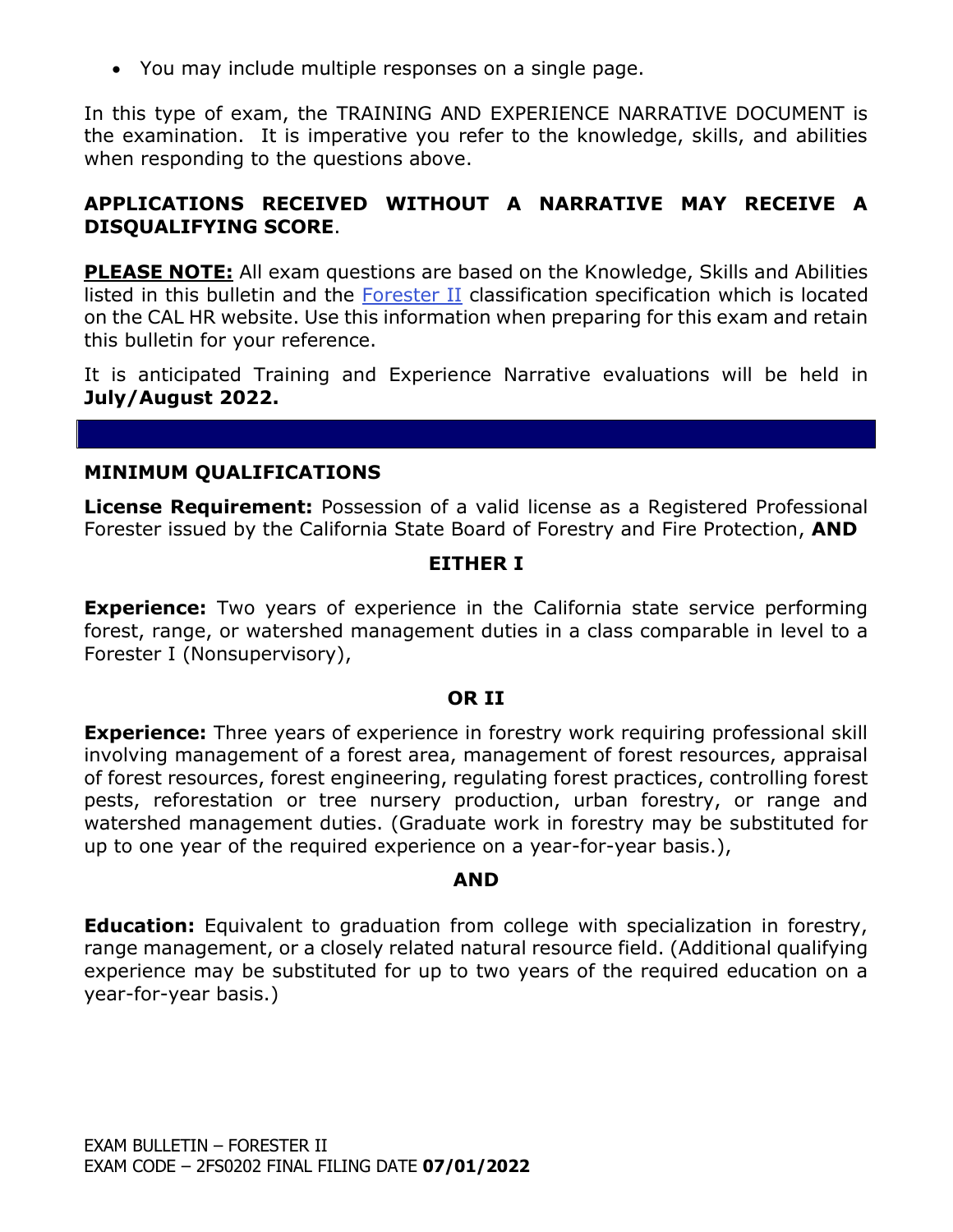# **ADDITIONAL DESIRABLE QUALIFICATIONS**

Possession of a valid driver license of the appropriate class issued by the Department of Motor Vehicles.

## **ELIGIBLE INFORMATION**

A Departmental eligible list will be established for the Department of Forestry and Fire Protection. This list will be abolished 12 months after it is established unless the needs of the service and conditions of the list warrant a change in this period.

# **POSITION DESCRIPTION**

Forester II (Supervisory) perform the more difficult, sensitive, and complex professional forestry duties in connection with forest, range, watershed management, protection, and planning, and interpret, develop, and implement regulations and policy to ensure consistent application.

In units with large Resource Management staffs, Forester II (Supervisory) supervise two or more staff, which may include Forester I (Nonsupervisory), Forestry Assistants or Forestry Technicians, and fire protection and prevention staff. At the largest State Forest, Forester II (Supervisory) serve as supervisors in charge of a segment of State Forest operations. In region offices and at units with large resource management staff, Forester II (Supervisory) serve as THP Review Team Chairpersons. In region offices and headquarters, Forester II (Supervisory) supervise staff in performing the activities of a major resource management, resource assessment, fire risk assessment, or planning program. This level may also be involved with the drafting and development of policy and regulations for the Department. Incumbents with appropriate training, ICS qualifications, experience, and certifications may serve in emergency assignments.

# **KNOWLEDGE, SKILLS, AND ABILITIES**

## *Knowledge of:*

- 1. English grammar (e.g., sentences, phrases, words) for accurate report writing.
- 2. Natural resource management principles and practices to guide the application of Department programs and responsibilities.
- 3. Forestry, range, wildlife, and fisheries management principles and practices to assess potential impacts and manage ecosystems effectively.
- 4. Timber harvest methods and practices (e.g., tractor logging, cable logging) to ensure equipment and practices are utilized to protect all forest resources.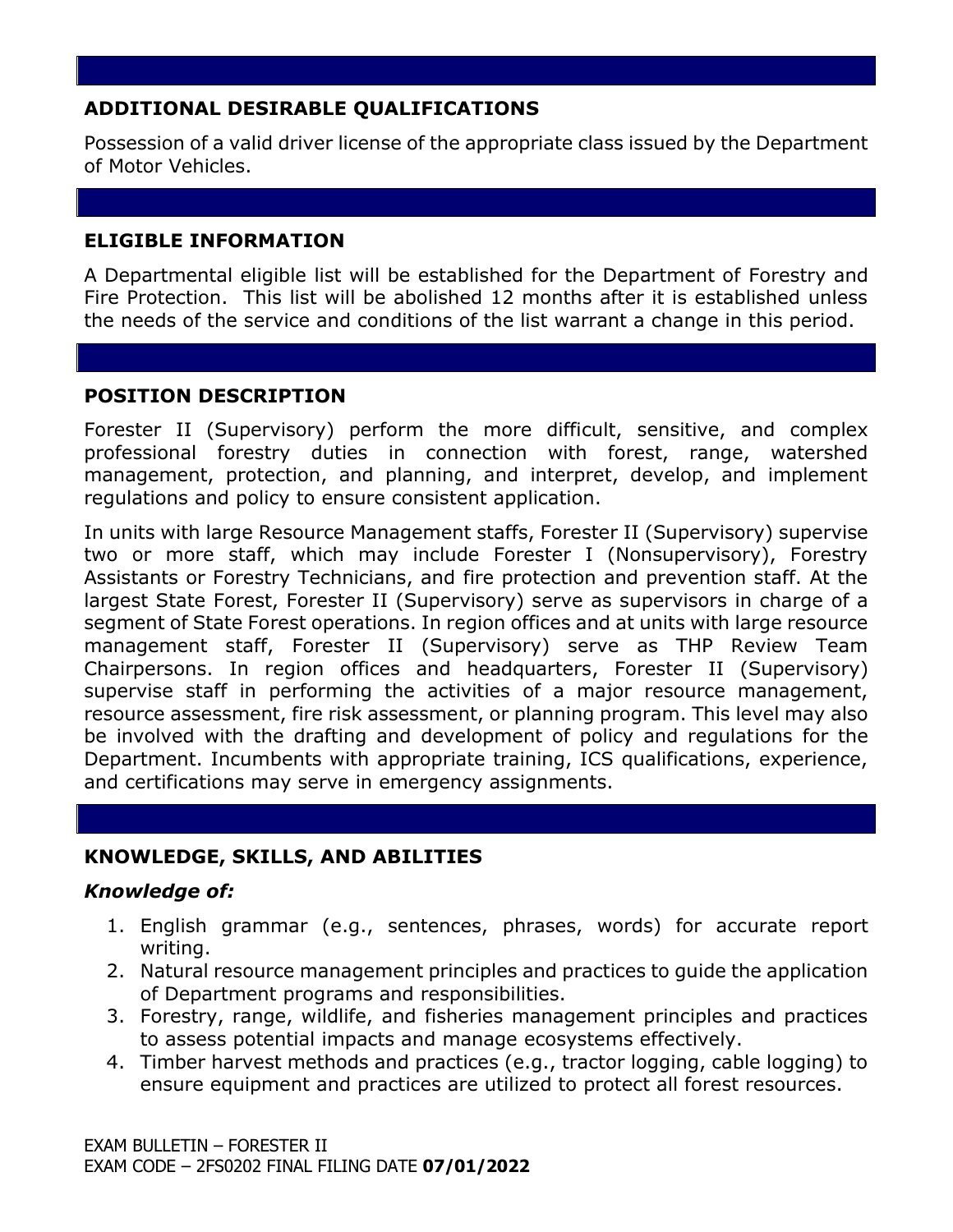- 5. Natural sciences (e.g., wildlife, biology, soil, climatic conditions) to ensure appropriate environmental analysis and project implementation.
- 6. Federal, State, and local environmental forest and fire laws (e.g., Public Resource Code, California Code of Regulations, Forest Practice Act, California Environmental Quality Act), and Department policies and procedures to ensure compliance and enforcement for public safety and environmental protection.
- 7. Appropriate forest and range inventories (e.g., wildlife resources, watershed classification, species) to collect and analyze information.
- 8. California Environmental Quality Act to identify the significant environmental impacts of actions and develop measures to avoid or mitigate those impacts within a professional forester's scope of license and expertise.
- 9. Watershed management and erosion control methods to protect natural resources.
- 10. The identification and protection process for cultural resources (e.g., historic, pre-historic) to ensure their preservation.
- 11. Understanding of the California Foresters Licensing Law to ensure Registered Professional Foresters are functioning in a manner that meets the standards of professional forestry practices.
- 12. Environmental effects from land management and incident related activities (e.g., vegetation treatment methods, range management) and mitigation measures necessary to protect forest resources and health and safety of personnel and the public.
- 13. Vegetation fuels management (e.g., fuel types, fire behavior, fuel breaks) sufficient to ensure the protection of life, property, and natural resources.
- 14. Integrated pest management concepts, methods, and identification of forest and range pests to protect resources.

# *Skill to:*

- 1. Prepare clear and concise reports to communicate effectively.
- 2. Identify environmental impacts and develop or evaluate mitigation to protect natural resources.
- 3. Work effectively in a team to complete tasks, event/incident planning, problem solving, and decision making.
- 4. Apply Resource Management principles and practices to ensure efficient and effective completion of assignments.
- 5. Plan, organize, and prioritize tasks to ensure efficient completion of assignments.
- 6. Operate, demonstrate, and direct the use of forestry and firefighting tools (e.g., compass, Global Positioning System, clinometer, prism, increment borer, maps) to conduct surveys, inventories, measurements, observations, and other field work in a safe and effective manner.
- 7. Tactfully and diplomatically arbitrate conflicts between opposing viewpoints to accomplish program goals.
- 8. Read and interpret various sources of information (e.g., maps, street signs, reference manuals, training materials, issuance, reports, correspondence) for successful job performance.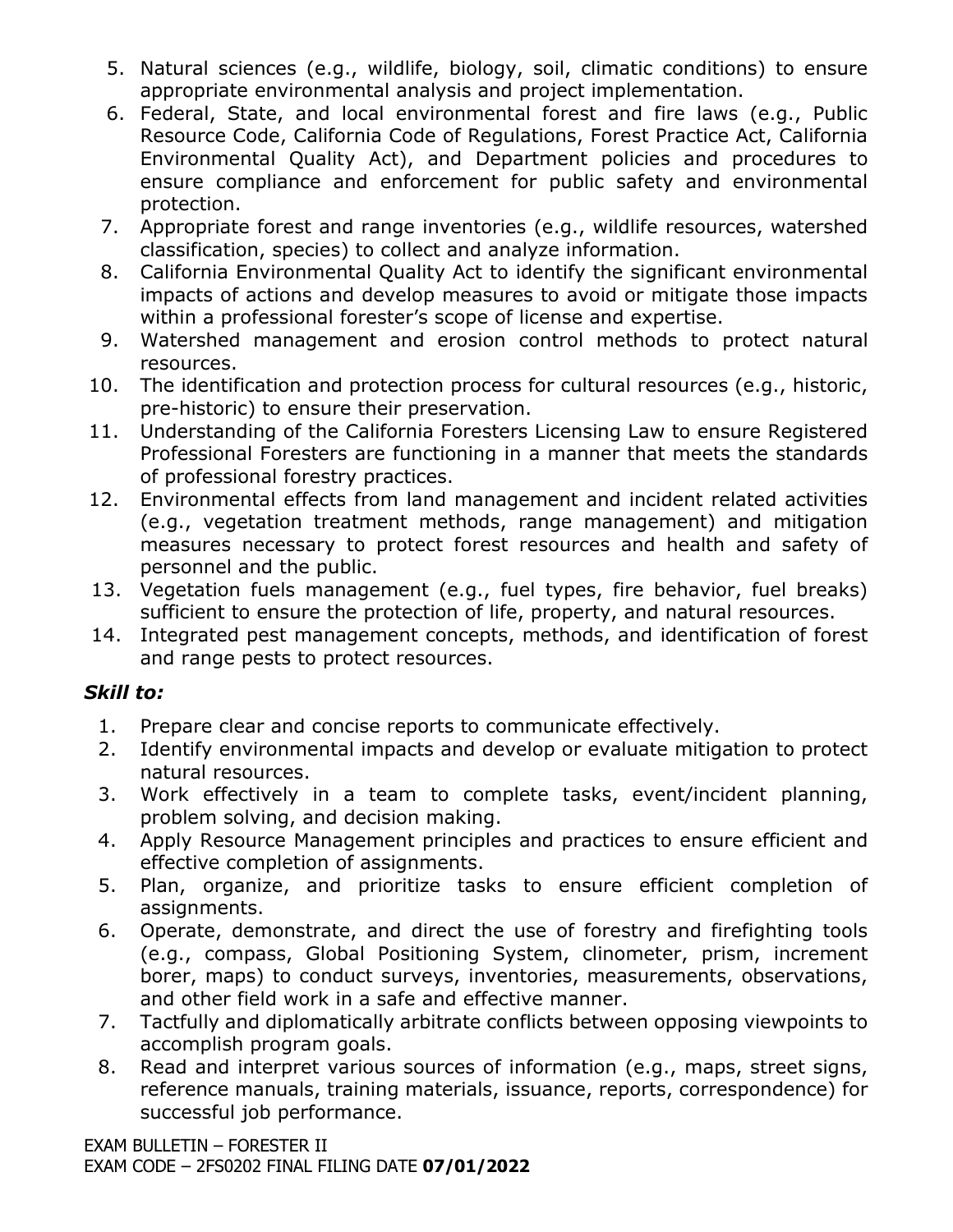- 9. Operate computers and software programs effectively (e.g., e-mail, spreadsheets, presentations) to provide accurate reports and information exchange with Department employees and other public/private entities.
- 10. Identify and evaluate vegetation conditions to adequately protect natural resources.
- 11. Manage and respond to sensitive and/or high profile issues to achieve Department goals and objectives.
- 12. Gather, compile, and apply information and data from various sources for research, decision making, and developing action plans, for inclusion in written and oral reports, communication, and completion of assignments.
- 13. Keep staff motivated to accomplish program goals.
- 14. Develop and deliver effective oral and written presentations for information exchange and education of employees, management, and others.
- 15. Communicate performance standards and expectations to personnel for successful job performance.

# *Ability to:*

- 1. Maintain registration as a professional forester as required by the Department's policies and procedures.
- 2. Exhibit ethical behavior, display appropriate conduct, and maintain a high level of professionalism in accordance with Department policies and procedures.
- 3. Communicate clearly and concisely in English to be understood and to provide necessary information.
- 4. Work effectively with others (e.g., co-workers, fire protection agencies, the public, landowners, governmental agencies, business community) to ensure successful job performance.
- 5. Interact effectively with a variety of personalities and situations without discrimination to comply with laws and regulations.
- 6. Ability to read, write, and speak English to effectively exchange information and accomplish daily tasks.
- 7. Work independently, make decisions, and take appropriate action with little or no direction in emergency and non-emergency situations.
- 8. Work effectively in an individual environment under all conditions.
- 9. Listen effectively for successful job performance.
- 10. Read and interpret information (e.g., reference manuals, training materials, issuance, laws, regulations, reports, maps, data, correspondence) to acquire knowledge and effectively perform required job duties.
- 11. Work effectively in a team to complete tasks, event/incident planning, problem solving, and decision making.
- 12. Operate a variety of electronic equipment (e.g., personal computer, cameras, audio/visual systems, computer software) for successful job performance.
- 13. Identify environmental impacts and develop mitigation measures to comply with laws and regulations.
- 14. Adjust to changing work environments to accomplish daily tasks.
- 15. Prepare accurate and concise reports and correspondence for effective job performance.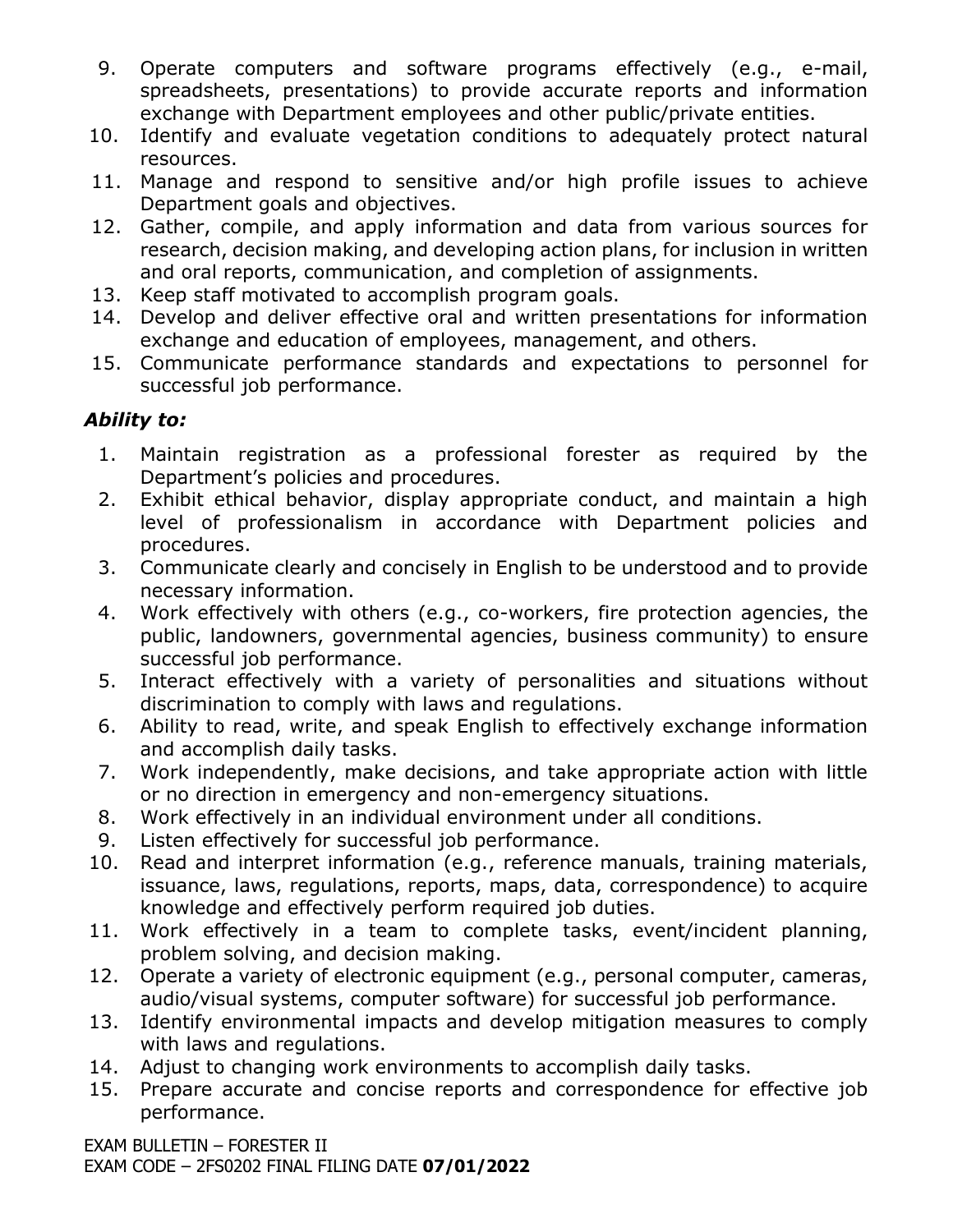- 16. Reprioritize urgent assignments with short notice when new assignments are given.
- 17. Conduct various forest measurements (e.g., area, slope, density, canopy closure) using forestry tools to achieve management objectives.
- 18. Determine and establish priorities for the completion of assignments.
- 19. Function in stressful situations or emergencies to accomplish the responsibilities of the Department.
- 20. Supervise the work of others to plan, organize, direct, control, and evaluate performance to ensure efficient, safe, and effective completion of assignments.
- 21. Evaluate, review, analyze, and apply information and technical data to make sound decisions.
- 22. Apply forestry principles and practices (e.g., mensuration, silviculture, engineering) to achieve management objectives.
- 23. Demonstrate leadership under stressful conditions in both emergency and non-emergency situations for successful job performance.
- 24. Maintain records for successful job performance.
- 25. Tactfully and diplomatically arbitrate conflicts between opposing viewpoints to provide a productive and safe work environment.
- 26. Apply safety practices, policies, and procedures for workplace safety and protection.
- 27. Interpret and explain codes, rules, and Department policies and procedures.
- 28. Explain complicated information in simple understandable language for successful job performance.
- 29. Effectively develop, evaluate and communicate performance standards and expectations to ensure staff accomplishes the responsibilities of the Department.
- 30. Delegate and coordinate the work of others to meet project's objectives.
- 31. Effectively plan and implement programs, projects, and emergency operations for successful job performance.
- 32. Identify the need to consult with experts outside your area of expertise to accomplish the responsibilities of the Department.
- 33. Develop and deliver presentations effectively in English for information exchange, education of employees, management, and Department needs.
- 34. Perform office activities (e.g., photocopy, file, scan) necessary for office management, and program or project administration.
- 35. Perform arduous and physically demanding work (e.g., bending, climbing, lifting) in all weather conditions (e.g., heat, snow, wind) and terrain to meet the demands of the Department.
- 36. Gather, compile, and apply information and data from various sources for program accountability, research, decision making, and developing action plans for inclusion in written and oral reports, communication, and completion of assignments.
- 37. Identify and evaluate vegetation conditions to determine where and when to apply appropriate management practices.
- 38. Oversee the implementation of new and/or revised programs for successful job performance.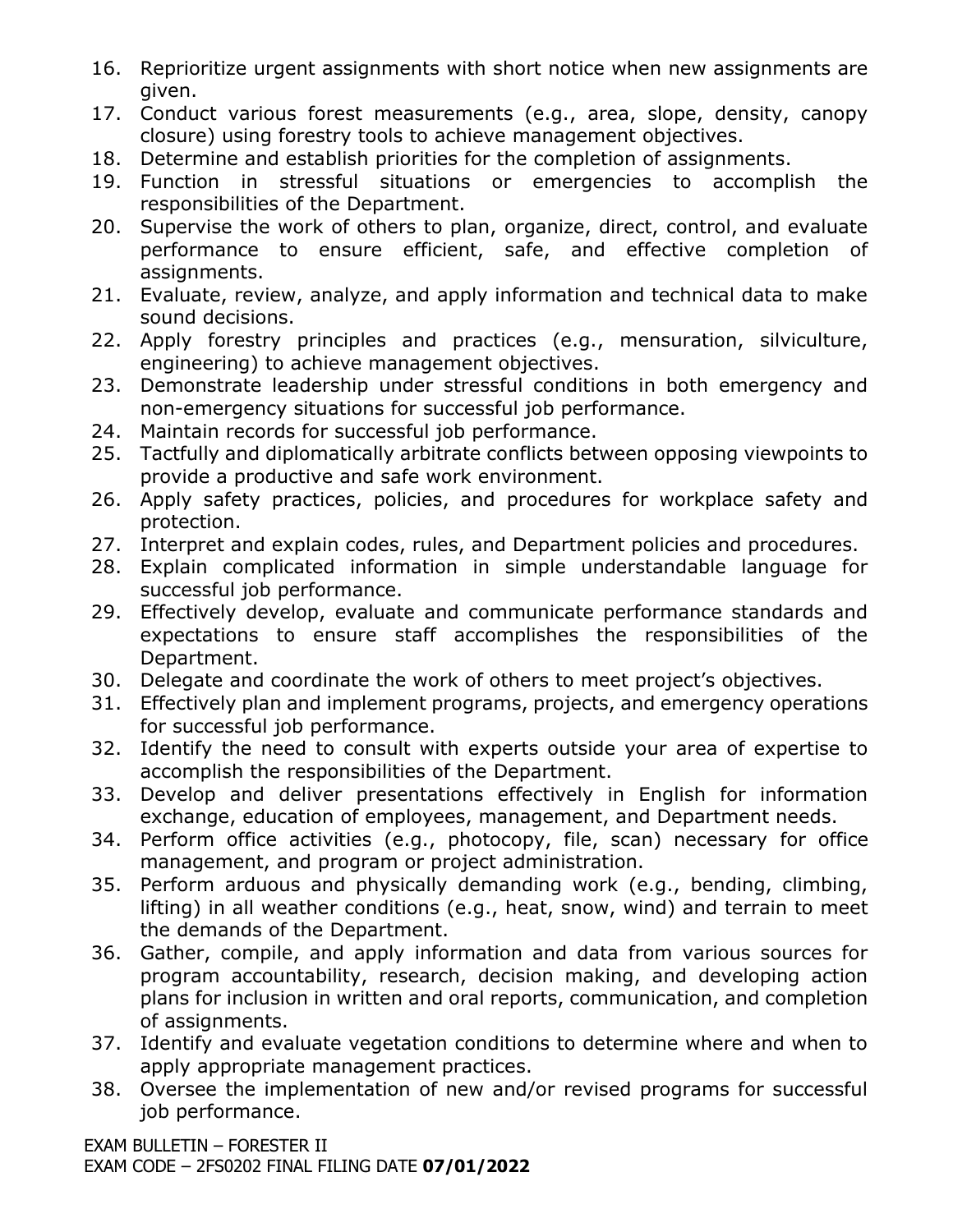- 39. Develop and implement creative solutions to accomplish program objectives.
- 40. Develop and deliver presentations for informative exchange, education of employees, management, and Department needs.
- 41. Perform mathematics (e.g., algebra, geometry, trigonometry) and statistics to complete projects, including research findings and associated budgets.

#### **VETERANS' PREFERENCE**

Veterans' Preference will be granted for this examination, pursuant to Government Code section 18973.1, effective January 1, 2014 as follows: 1) Any veteran, widow or widower of a veteran, or spouse of a 100 percent disabled veteran, who achieves a passing score in an entrance examination, shall be ranked in the top rank of the resulting eligibility list.

Any veteran who has been dishonorably discharged or released is not eligible for Veterans' Preference. 2) An entrance examination is defined, under the law, as any open competitive examination. And 3) Veterans' Preference is not granted once a person achieves permanent civil service status. Veteran status is verified by the California Department of Human Resources (CalHR). Directions to apply for Veterans' Preference are on the Veterans' Preference Application (Std. Form 1093), which is available at [CAL HR Veterans Information.](https://jobs.ca.gov/CalHRPublic/Landing/Jobs/VeteransInformation.aspx)

## **CONTACT INFORMATION**

Department of Forestry and Fire Protection (916) 894-9580 CALFIREexams@fire.ca.gov

TDD is Telecommunications Device for the Deaf and is reachable only from phones Equipped with a TDD Device 1 (800) 735-2929 (TT/TDD) 1 (800) 735-2922 (Voice) STS is Speech-to-Speech Service for persons with a speech disability and is reachable at 1 (800) 854-7784 (California) or 1 (800) 947-8642 (Nationwide)

## **GENERAL INFORMATION**

**For all examinations (with or without a written feature)**, it is the candidate's responsibility to contact the Department of Forestry and Fire Protection, (916) 894- 9580, three weeks after the cut-off/final filing date if he/she has not received a progress notification or notice to appear.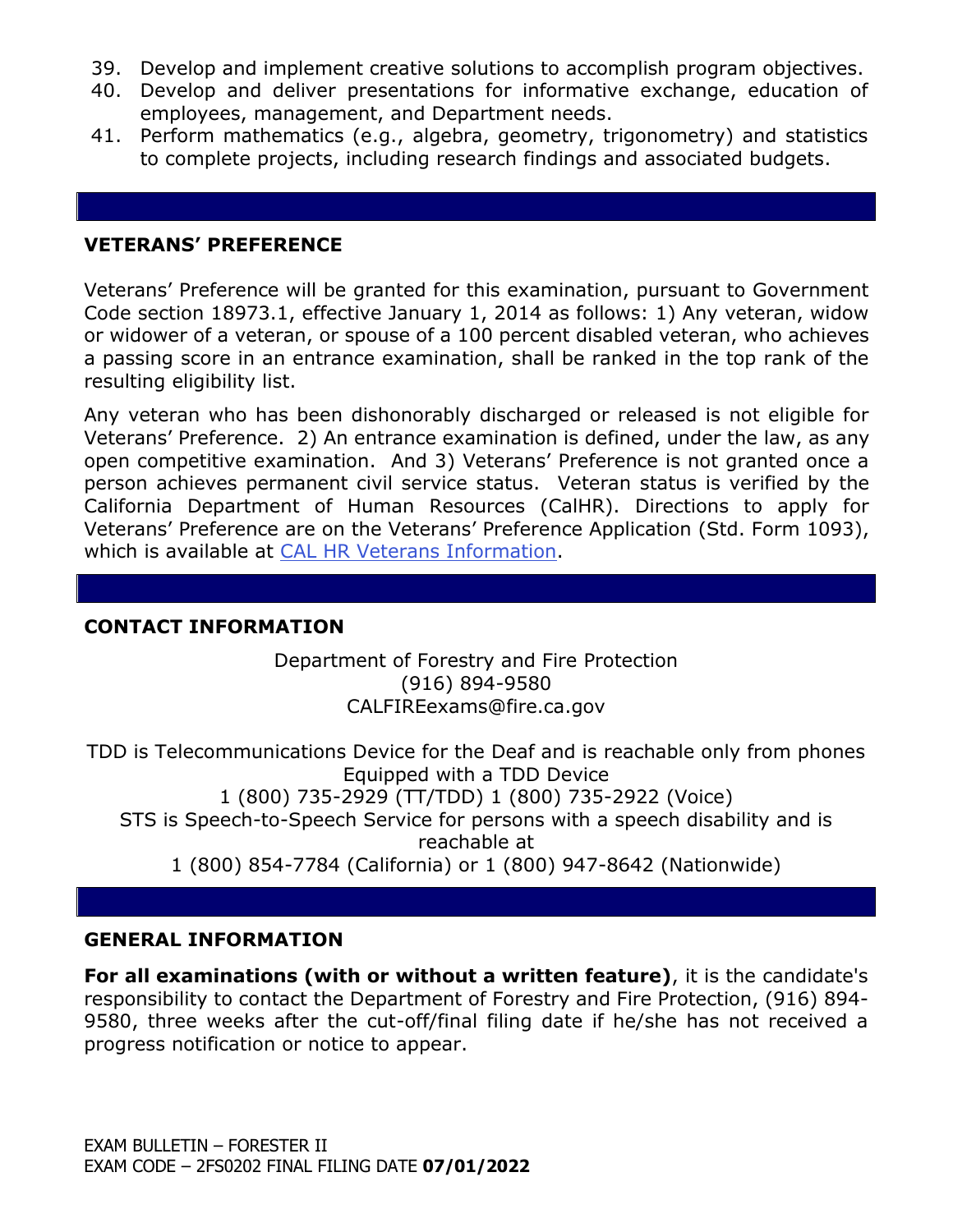**If a candidate's notice** of oral interview or performance test fails to reach him/her three days prior to their scheduled appointment due to a verified postal error, he/she will be rescheduled upon written request.

**Examination Locations:** When a written test is part of the examination, it will be given in such places in California as the number of candidates and conditions warrant. However, locations of interviews or performance evaluations may be limited or extended as conditions warrant.

**Applications are available** [online](https://jobs.ca.gov/pdf/std678.pdf) at CalHR, local offices of the Employment Development Department and the testing Department on this job bulletin.

**If you meet the requirements** stated on this bulletin, you may take this examination, which is competitive. Possession of the entrance requirement does not assure a place on the eligible list. Your performance in the examination will be compared with the performance of the others who take this test, and all candidates who pass will be ranked according to their scores.

**The Department of Forestry and Fire Protection** reserves the right to revise the examination plan to better meet the needs of the service, if the circumstances under which this examination was planned change. Such revision will be in accordance with civil service laws and rules and all competitors will be notified.

**General Qualifications:** Candidates must possess essential personal qualifications including integrity, initiative, dependability, good judgment, and ability to work cooperatively with others; and a state of health consistent with the ability to perform the assigned duties of the classification. A medical examination may be required. In open examinations, investigation may be made of employment records and personal history and fingerprinting may be required.

**Eligible Lists:** Eligible lists established by competitive examination, regardless of date, must be used in the following order: 1) sub-divisional promotional, 2) Departmental promotional, 3) multi-Departmental promotional, 4) service-wide promotional, 5) Departmental open, 6) open. When there are two lists of the same kind, the older must be used first. Eligible lists will expire in one to four years unless otherwise stated on the bulletin.

**If High School Equivalence is Required:** Equivalence to completion of the 12th grade may be demonstrated in any one of the following ways: 1) passing the General Educational Development (GED) Test; 2) completion of 12 semester units of college work; 3) certification from the State Department of Education, a local school board, or high school authorities that the candidate is considered to have educational equivalence to graduation from high school; 4) for clerical and accounting classes, substitution of business college work in place of high school on a year-for-year basis.

**Confidentiality and Security:** Pursuant to Government Code Sections 19680(c) and 19681(b) it is unlawful to copy and/or furnish confidential examination material for the purpose of either improving or injuring the chances of any person or to obtain examination questions or other examination material before, during, or after an